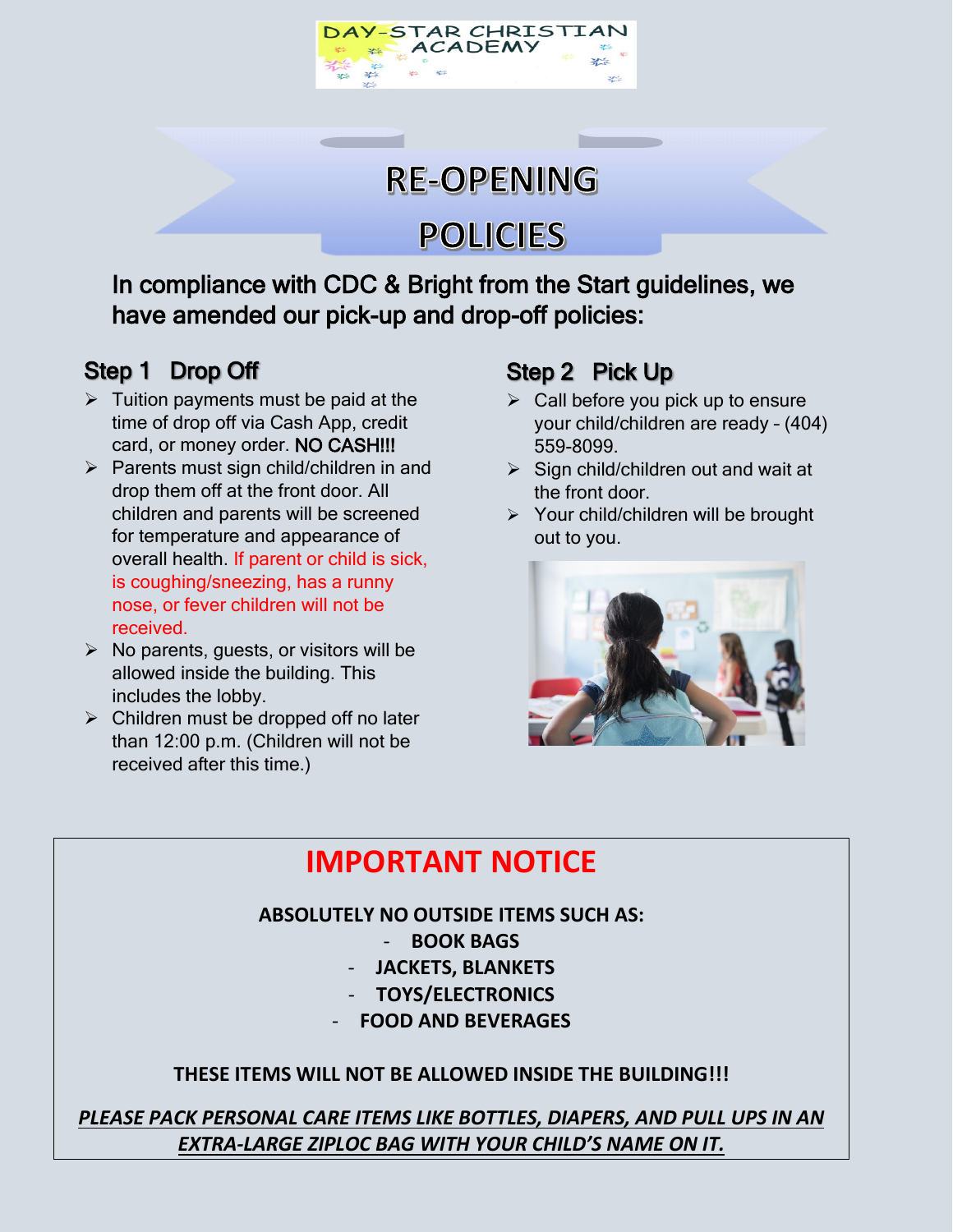

Dear Families,

Since March 16, 2020 Day-Star Christian Academy has been closed in response to Governor Kemp's executive orders mandating strict shelter-in-place and social distancing regulations. **We are excited to announce that Day-Star will reopen for normal business on June 1, 2020.**

Using the Centers for Disease Control and Prevention's protocol for reopening and Governor Kemp's laxed social distancing regulations, we have determined that we are in a position to open our doors again.

Health and safety still remain our top priority. Therefore, in compliance with the CDC and Bright from the Start, we have put some new policies in place to protect families, children, and staff. Please find these new policies attached to this email.

What You Need to Know

- If a balance is owed, the full balance must be paid before service can resume for your child.

- We have temporarily suspended late tuition payment fees. All tuition fees must be paid before dropping your child off, otherwise service will be denied.

(Note: Because we are still limited in the number of children we can serve, our business is unable to take every child and provide service even when payment has not been made. Please make your payment via Cash App, money order, or credit card.)

- Georgia Pre-K 2019-2020 has ended. Parents of those who participated in that program are welcome to enroll their child in our summer program. Please contact us about how to do that. Our summer program begins on June 1, 2020.

- Our new website is scheduled to launch on May 31, 2020. You will be able to see your balance, make a payment online, and access our parent handbook, center policies, and other important documents.

Recommendations\*:

Echinacea Elderberry (Gummies or Syrup) Selenium Vitamin C Zinc

\*The recommendations above in no way constitute medical advice. These are suggested herbal and/or mineral supplements that our parents have shared that they use on themselves and with their children